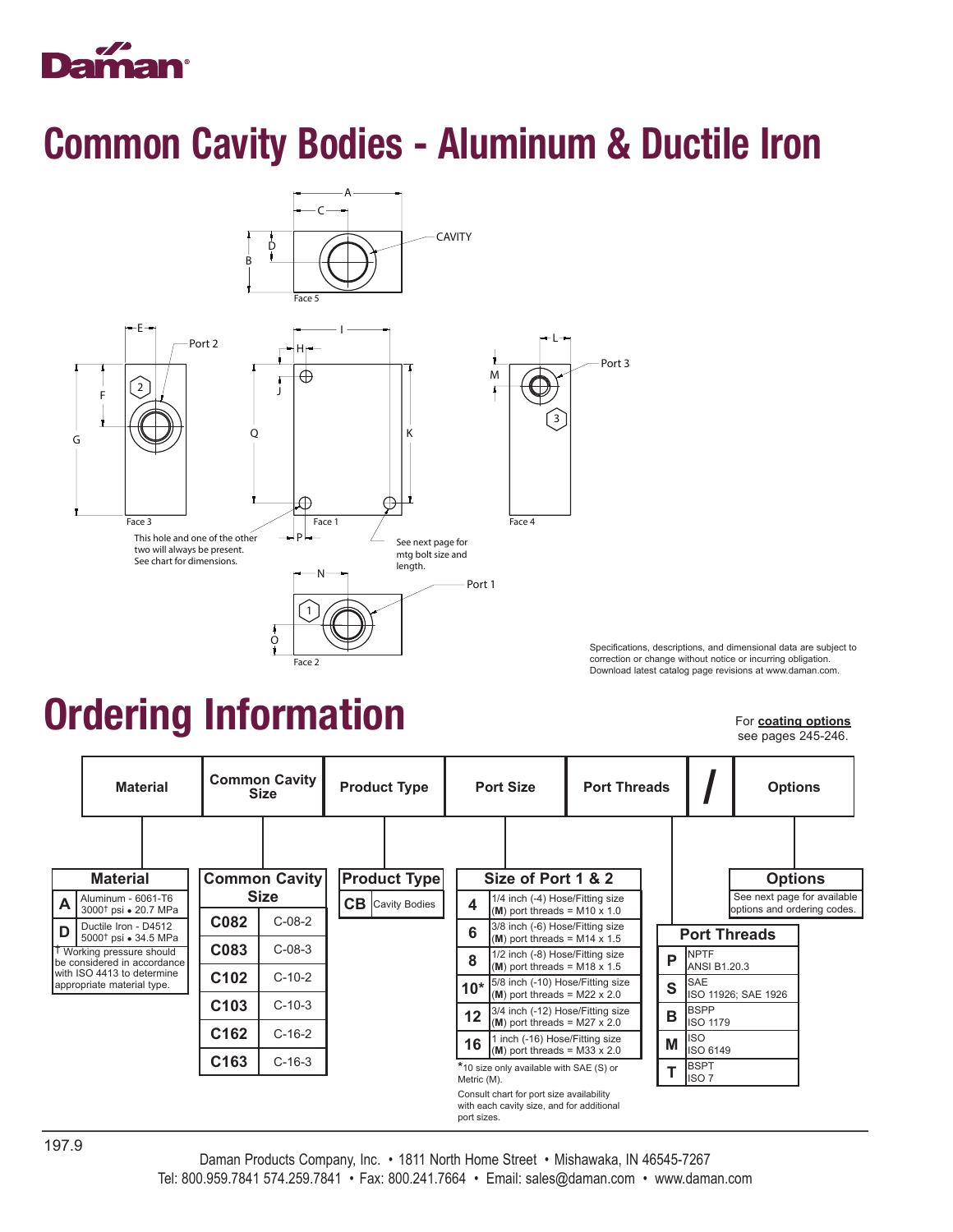# H

 $\odot$ 

## Options - Common Cavity Bodies - Alum. & Duct. Iron



A, B and G dimensions may change with addition of gauges. Consult factory for details.





## Ordering Information



| 0.250-20 THD                                        | Len.     | 0.312-18 THD     | Len. |
|-----------------------------------------------------|----------|------------------|------|
| *C082CB4[P,S]                                       | 2.00     | *C162CB4[P,S]    | 2.50 |
| *C082CB6[P,S]                                       | 2.00     | *C162CB6[P,S]    | 2.50 |
| *C082CB8[P,S]                                       | 2.00     | *C162CB8[P,S]    | 2.50 |
| *C082CB10[S]                                        | 2.00     | *C162CB10[S]     | 2.50 |
| *C082CB12[P,S]                                      | 2.50     | *C162CB12[P,S]   | 2.50 |
| *C082CB16[P,S]                                      | 2.50     | *C162CB16[P,S]   | 2.50 |
| *C083CB4[P,S]                                       | 2.00     | *C163CB4[P,S]    | 2.50 |
| *C083CB6[P,S]                                       | 2.00     | *C163CB6[P,S]    | 2.50 |
| *C083CB8[P,S]                                       | 2.00     | *C163CB8[P,S]    | 2.50 |
| *C083CB10[S]                                        | 2.00     | *C163CB10[S]     | 2.50 |
| *C083CB12[P,S]                                      | 2.50     | *C163CB12[P,S]   | 2.50 |
| *C083CB16[P,S]                                      | 2.50     | *C163CB16[P,S]   | 2.50 |
| *C102CB4[P,S]                                       | 2.00     |                  |      |
| *C102CB6[P,S]                                       | 2.00     |                  |      |
| *C102CB8[P,S]                                       | 2.00     |                  |      |
| *C102CB10[S]                                        | 2.00     |                  |      |
| *C102CB12[P,S]                                      | 2.50     |                  |      |
| *C102CB16[P,S]                                      | 2.50     |                  |      |
| *C103CB4[P,S]                                       | 2.00     |                  |      |
| *C103CB6[P,S]                                       | 2.00     |                  |      |
| *C103CB8[P,S]                                       | 2.00     |                  |      |
| *C103CB10[S]                                        | 2.00     |                  |      |
| *C103CB12[P,S]                                      | 2.50     |                  |      |
| *C103CB16[P,S]                                      | 2.50     |                  |      |
| M6 THD                                              | Len.     | M8 THD           | Len. |
| *C082CB4[B,M,T]                                     | 50       | *C162CB4[B,M,T]  | 65   |
| *C082CB6[B,M,T]                                     | 50       | *C162CB6[B,M,T]  | 65   |
| *C082CB8[B,M,T]                                     | 50       | *C162CB8[B,M,T]  | 65   |
| *C082CB10[M]                                        | 50       | *C162CB10[M]     | 65   |
| *C082CB12[B,M,T]                                    | 65       | *C162CB12[B,M,T] | 65   |
| *C082CB16[B,M,T]                                    | 65       | *C162CB16[B,M,T] | 65   |
| *C083CB4[B,M,T]                                     | 50       | *C163CB4[B,M,T]  | 65   |
| *C083CB6[B,M,T]                                     | 50       | *C163CB6[B,M,T]  | 65   |
| *C083CB8[B,M,T]                                     | 50       | *C163CB8[B,M,T]  | 65   |
| *C083CB10[M]                                        | 50       | *C163CB10[M]     | 65   |
| *C083CB12[B,M,T]                                    | 65       | *C163CB12[B,M,T] | 65   |
| *C083CB16[B,M,T]                                    | 65       | *C163CB16[B,M,T] | 65   |
| *C102CB4[B,M,T]                                     | 50       |                  |      |
| *C102CB6[B,M,T]                                     | 50       |                  |      |
| *C102CB8[B,M,T]                                     | 50       |                  |      |
| *C102CB10[M]                                        | 50       |                  |      |
| *C102CB12[B,M,T]                                    | 65       |                  |      |
| *C102CB16[B,M,T]                                    | 65       |                  |      |
| *C103CB4[B,M,T]                                     | 50       |                  |      |
| *C103CB6[B,M,T]                                     | 50       |                  |      |
|                                                     | 50       |                  |      |
|                                                     |          |                  |      |
|                                                     |          |                  |      |
| *C103CB8[B,M,T]<br>*C103CB10[M]<br>*C103CB12[B,M,T] | 50<br>65 |                  |      |

Specifications, descriptions, and dimensional data are subject to correction or change without notice or incurring obligation. Download latest catalog page revisions at www.daman.com.

Standard<br>Manifolds **Manifolds Standard**

**Cover Plates**

**Custom Products**

**Valve Adaptors**

**Subplates Subplates**

**Servo Valve Servo Valve Subplates Subplates**

**Information**

Information

197.10 Technical **Technical**